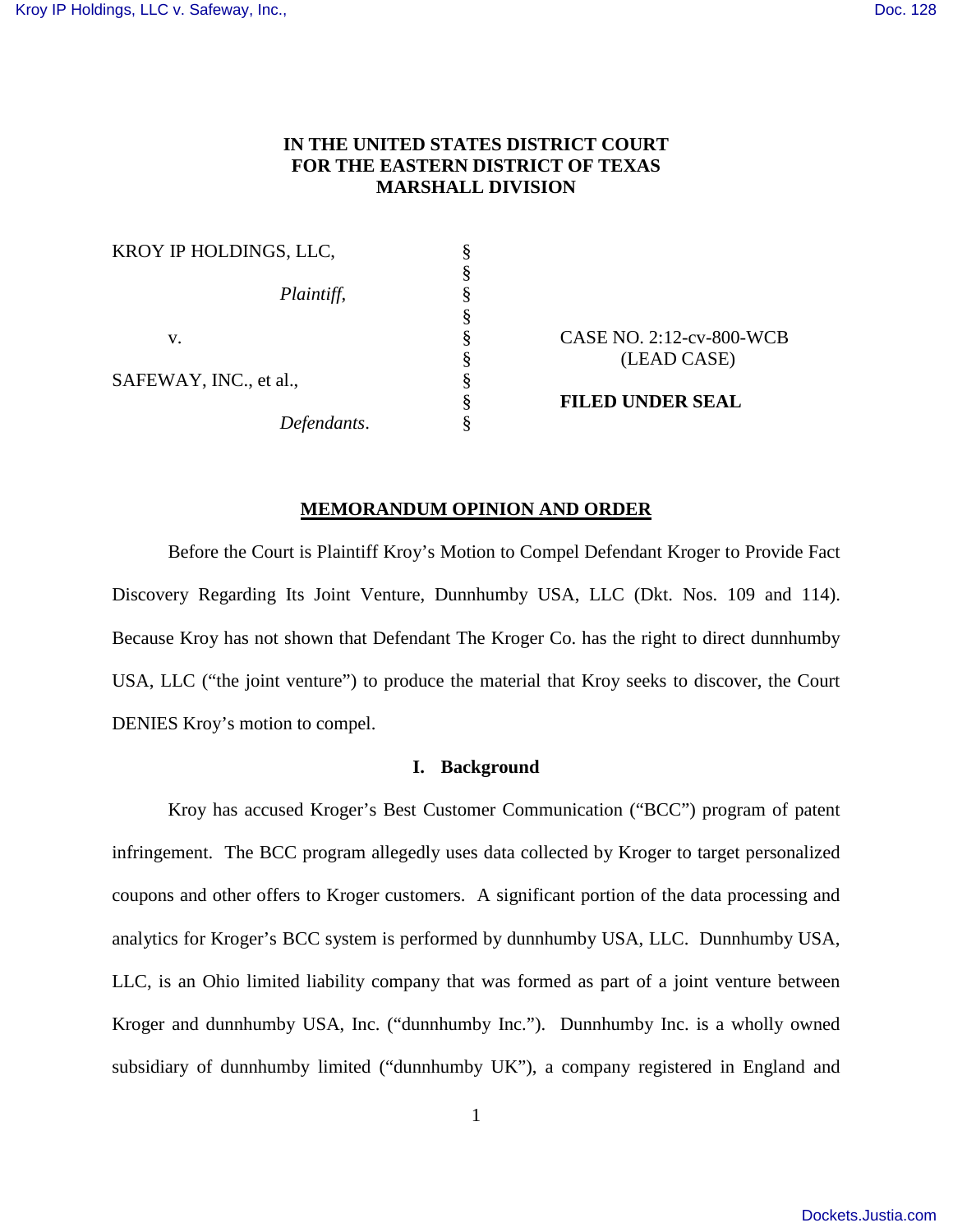Wales. See Dkt. No. 114-2, at 1 (Joint Venture Agreement). Kroger owns 50 percent of the joint venture, and dunnhumby Inc. owns the other 50 percent. That is, Kroger and dunnhumby Inc. are each 50 percent "members" of dunnhumby USA, LLC.

Kroy has sought discovery from the joint venture on two fronts. First, Kroy subpoenaed the joint venture in the Southern District of Ohio, where the joint venture limited liability company is located, and filed a motion to compel the joint venture in the district court there. Second, Kroy filed a motion to compel in this Court seeking an order compelling Kroger to direct the joint venture to produce documents responsive to Kroy's discovery requests. According to Kroy, Kroger must produce the joint venture's documents because Kroger "controls" those documents, within the meaning of Federal Rule of Civil Procedure 34, as it is a 50 percent owner of the joint venture. Kroger responds that even as a member of the joint venture with a 50 percent ownership interest, it has no right to access, produce, or direct the joint venture to produce the documents that Kroy has requested and not yet obtained from the joint venture.

## **II. Discussion**

1. Four agreements govern the relationships among Kroger and the various dunnhumby entities: the Joint Venture Agreement (Dkt. No. 114-2), the Limited Liability Company Operating Agreement of dunnhumby USA, LLC (the "Operating Agreement") (Dkt. No. 114-3), the Data License and Services Agreement (Dkt. Nos. 114-4 and 114-5); and the License Agreement (Dkt. No. 114-6). An analysis of those agreements reveals that the joint venture was formed to provide Kroger with analysis of Kroger's customer data, and other services based on that data, using intellectual property developed and owned by dunnhumby UK. The agreements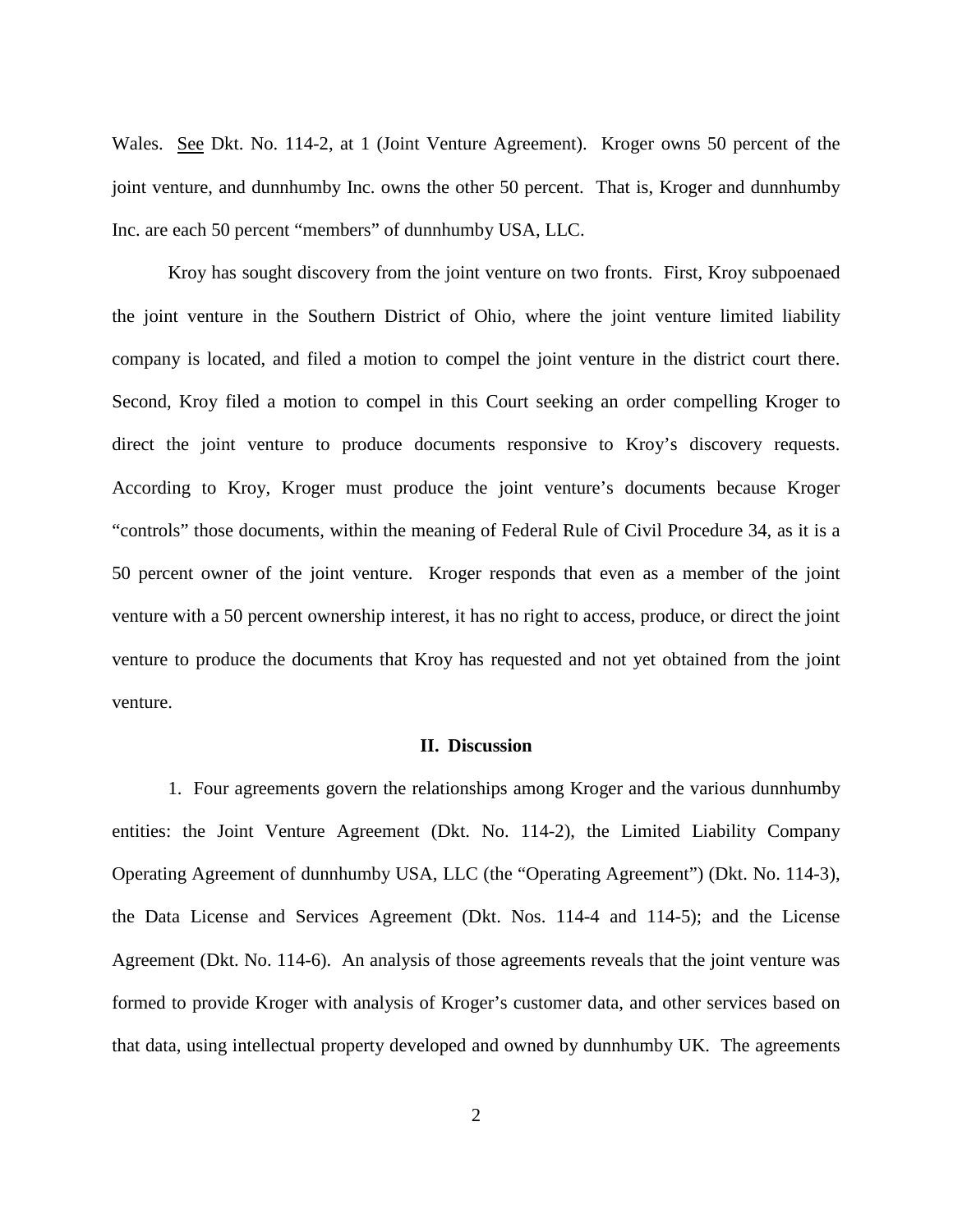refer to the data-analysis service as providing "Customer Insight," which is defined as "understanding customer behavior derived from the analysis of customers' shopping activity using Customer Data." Dkt. No. 114-2, at 4.

By forming a joint venture, Kroger sought to obtain dunnhumby's services "at cost," as primarily determined by an IP licensing fee paid by the joint venture to dunnhumby UK. Dkt. No. 114-3, at 33; Dkt. No. 114-6 ¶ 3.1. Under the arrangement, Kroger would seek to persuade its suppliers and partners to pay for Customer Insights generated by the joint venture, thereby reducing the fees Kroger owed to the joint venture. See Dkt. No. 114-3, at 33; Dkt. No. 114-4 ¶ 5.4. In return, dunnhumby UK would obtain a stronger foothold in the United States and access to Kroger's data, from which Customer Insight could be generated for other potential clients. Dkt. No. 114-3, at 33.

Under the Data License and Service Agreement, Kroger and the joint venture agreed that Kroger would license its data to the joint venture in exchange for obtaining Customer Insight from the joint venture. See Dkt. No. 114-4, art. 2. That agreement also set the terms of Kroger's fee payments to the joint venture. Id. art. 5.

The data-analysis technology that the joint venture uses in generating Customer Insight is licensed to the joint venture by dunnhumby UK pursuant to the License Agreement. See Dkt. No. 114-6, at 1-3. The License Agreement explicitly excludes rights to dunnhumby UK's source code, although it grants the joint venture rights to use dunnhumby UK's executable code. Id. at 1-2. Kroger is not a party to the License Agreement.

The Joint Venture Agreement was entered into by Kroger, dunnhumby UK, dunnhumby Inc., and the joint venture. Among other terms, that agreement includes several confidentiality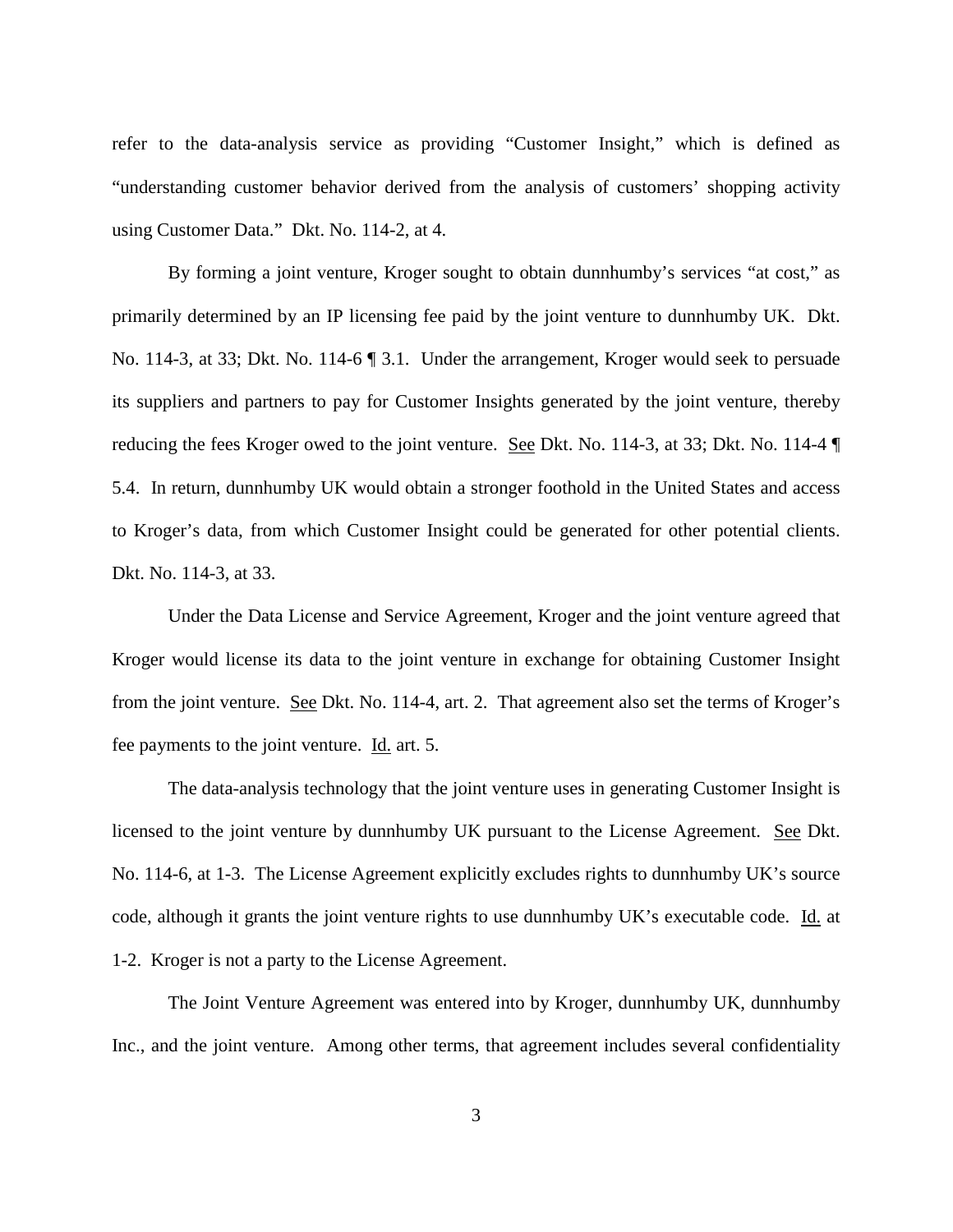provisions. Those provisions state that confidential information (as defined in the agreement) disclosed by one party to another will be kept in confidence by the party receiving the information and that such information will remain the property of the party that disclosed it. Dkt. No. 114-2  $\sqrt{ }$  5.1. The agreement provides, however, that if a party that receives confidential information is "legally compelled to disclose" the information, e.g., "pursuant to a court order," then the receiving party will be released from its confidentiality obligations in that regard. Id.  $\P 5.2.$ 

Although the confidentiality provisions in the Joint Venture Agreement govern how Kroger must treat confidential information it receives from dunnhumby UK, dunnhumby Inc., or the joint venture, there is no provision in any of the agreements that provides Kroger a right to access any third party's information, confidential or otherwise. Specifically, the Data License and Service Agreement, which governs what the joint venture will provide to Kroger, does not contain any provision entitling Kroger to obtain information about dunnhumby's methods, algorithms, or the like. The Joint Venture Agreement in fact makes clear that Kroger is to gain access to dunnhumby UK's source code only if dunnhumby UK "ceas[es] to carry on business on a regular basis or provide support and maintenance" for the intellectual property it licensed to the joint venture and dunnhumby UK fails to arrange for an acceptable successor to carry out its duties. Dkt. No. 114-2 at 13.

The Operating Agreement sets forth a variety of provisions governing the management of the joint venture. It provides that management of the joint venture is vested in a Board of Managers consisting of six managers. Dkt. No. 114-3 at 14. Three of those managers are elected by Kroger and three are elected by dunnhumby Inc. Id. The Board of managers can act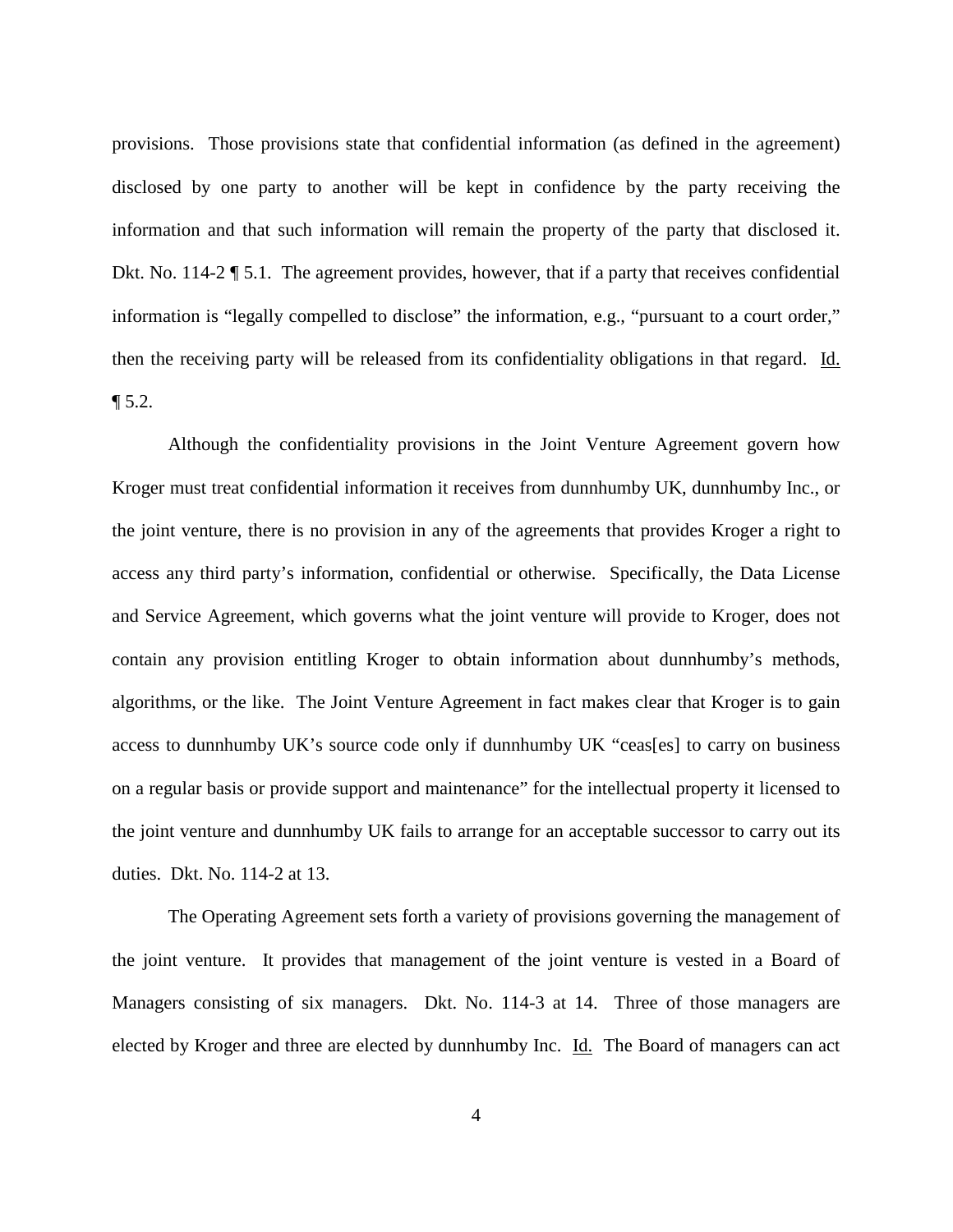through a majority vote. Id. at 15. Because Kroger does not control a majority of the managers, it cannot simply direct the joint venture LLC to produce materials requested by Kroy.

Kroy points to the Ohio laws governing limited liability companies and argues that members of Ohio LLCs have rights to obtain information from their LLCs of the sort that Kroy has sought to obtain in its discovery requests to Kroger. Specifically, Kroy points to an Ohio statute providing that, subject to the LLC operating agreement or an agreement of the LLC members, each member of an LLC has rights to a variety of information from the LLC "for any purpose reasonably related to its membership interest in the company." Ohio Rev. Code Ann. § 1705.22(A). That statute, however, does not help Kroy, as it contains three pertinent provisions that significantly limit the rights of LLC members to information in the possession of the LLC.

First, subsection B of the statute provides: "Unless otherwise provided in the operating agreement, a limited liability company has the right to keep confidential from its members for a reasonable period of time any information that the company reasonably considers to be in the nature of trade secrets . . . ." Id.  $\S$  1705.22(B). To the extent that Kroy seeks confidential technical information belonging to the joint venture itself, instead of dunnhumby UK or dunnhumby Inc., the joint venture is entitled to withhold that information from Kroger under section 1705.22(B) because that information would be reasonably considered "to be in the nature of trade secrets," id. § 1705.22(B).

Second, even if the information were not deemed to be in the nature of trade secrets, it would still be protected from disclosure if it fell within the first subpart of subsection B, section  $1705.22(B)(1)$ . That provision states that a limited liability company has the right to keep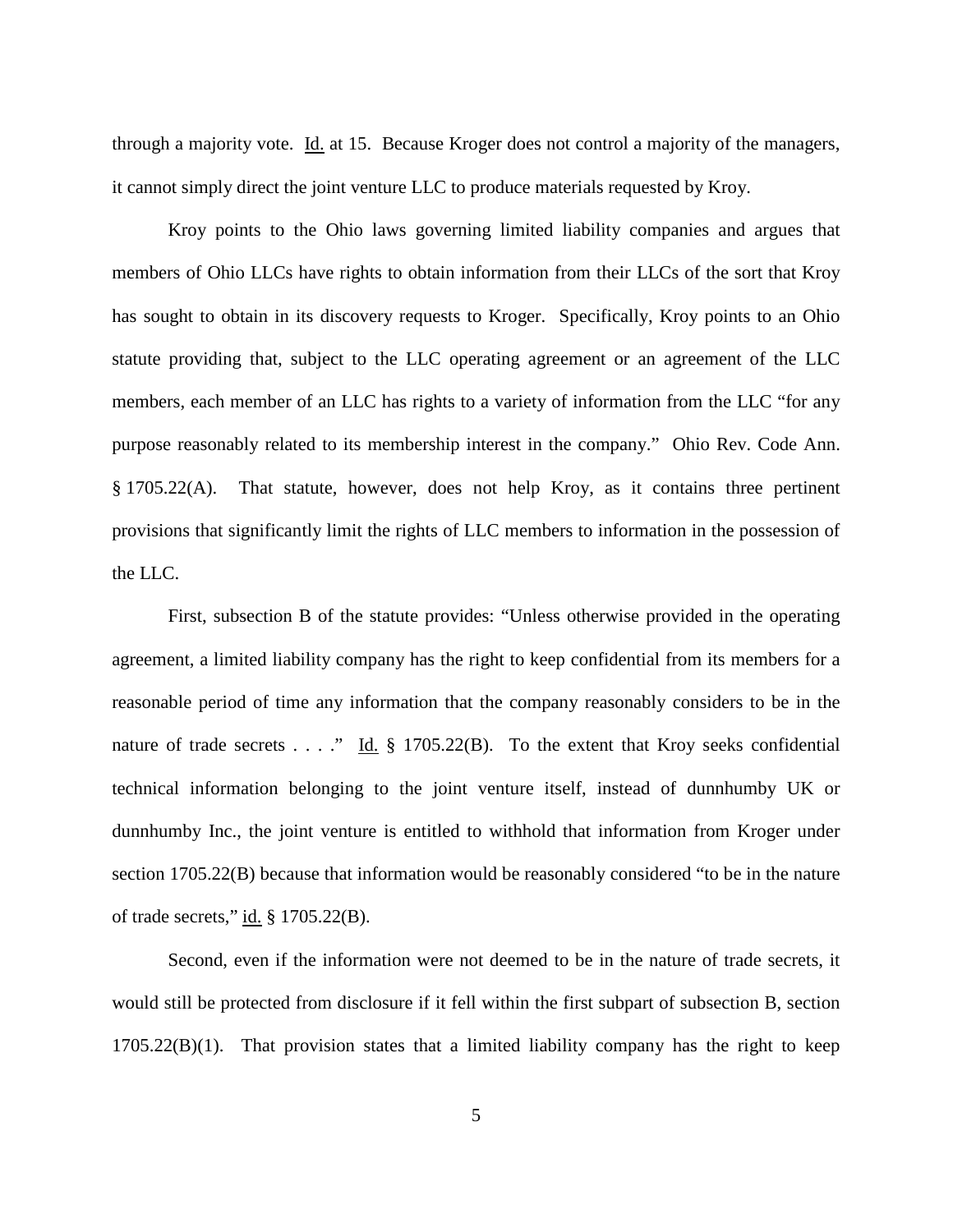confidential from its members "[i]nformation the disclosure of which the company in good faith reasonably believes is not in the best interest of the company or could damage the company or its business." That provision is sufficiently broad that the decision of the joint venture to withhold sensitive business information from Kroger would be virtually unreviewable.

Finally, the second subpart of subsection B, section 1705.22(B)(2), allows an LLC to withhold from members "[i]nformation that the company is required by law or by agreement with a third person to keep confidential." As noted above, the Joint Venture Agreement contractually prohibits the joint venture from disclosing the confidential information of any other party to the agreement. Therefore, section 1705.22(B)(2) allows the joint venture to withhold dunnhumby UK's and dunnhumby Inc.'s confidential information from Kroger.

Kroy insists that the joint venture must have some information in its possession that is not "confidential information," as defined in the Joint Venture Agreement and is not otherwise "in the nature of trade secrets" under section 1705.22(B). That information, according to Kroy, should be considered to be under the control of Kroger, as a member of the joint venture, and therefore producible in response to a discovery request to Kroger. "Confidential Information," however, is defined very broadly in the Joint Venture Agreement as "all IP and proprietary, trade secret, know-how, business, technological, financial, copyright, patent, or other information of any party." Dkt. No. 114-2, at 3-4. Any such information in the joint venture's possession would not be within Kroger's control because the joint venture would be legally entitled to withhold that information from Kroger under section 1705.22(B)(2) of the Ohio statute. Although Kroy asserts that there must be some nonconfidential information that Kroger has the right to obtain from the joint venture, Kroy has not demonstrated that there is any such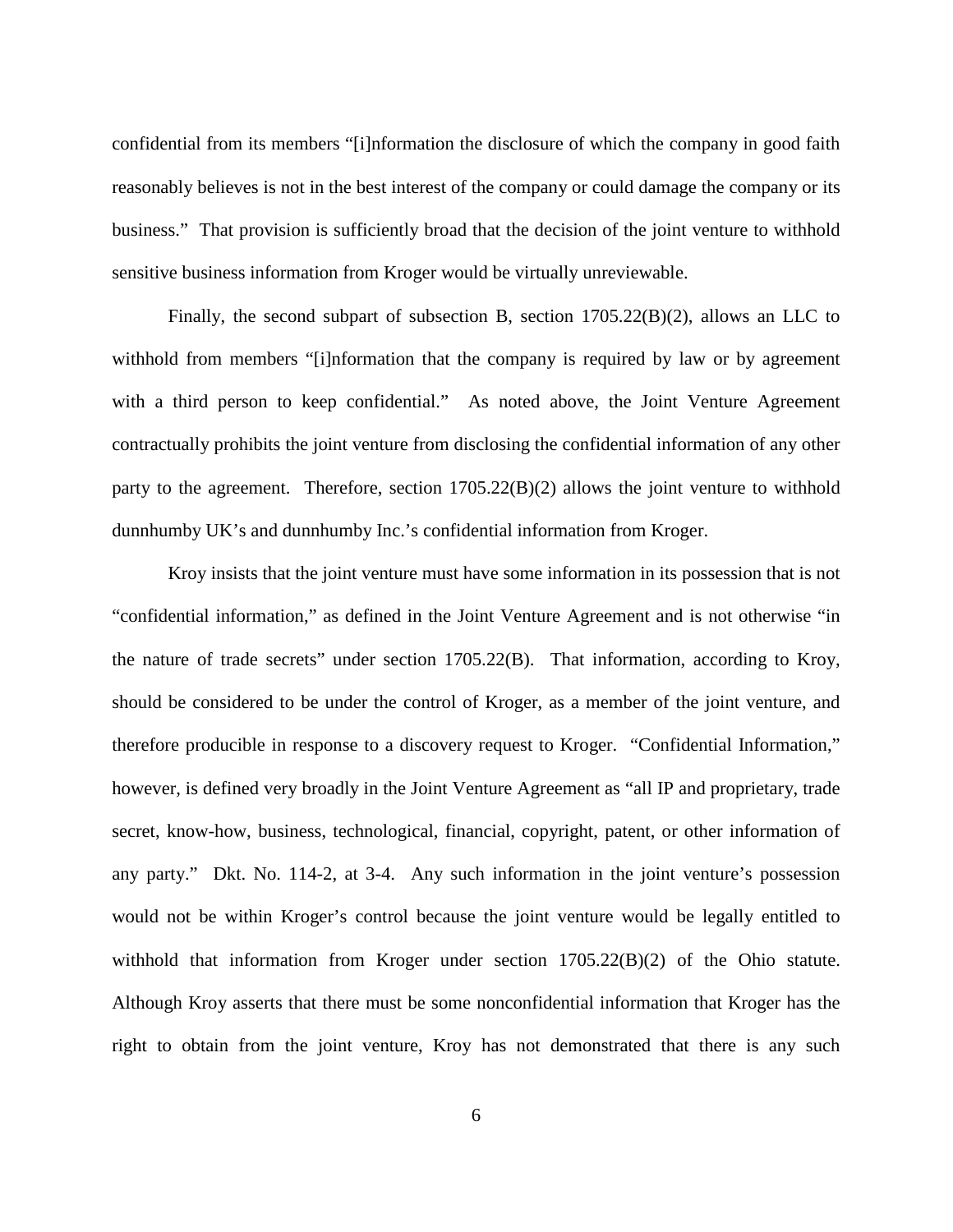information in the possession of the joint venture and under the control of Kroger that is responsive to Kroy's discovery requests. To the contrary, the evidence before the Court indicates that the joint venture has already produced approximately 800 pages of documents to Kroy pursuant to Kroy's subpoena to the joint venture. See Dkt. No. 121-2, at 1. Moreover, in its reply to Kroger's request that the joint venture produce documents responsive to Kroy's requests, the joint venture stated that it had already produced substantial information in response to the Kroy subpoena and that it would not produce any further information in response to Kroger's request, because the additional information sought by Kroy is "highly proprietary information." Dkt. No. 121-2, at 1. In a declaration executed by its chief financial officer, the joint venture stated that the technical services provided by the joint venture to Kroger under the BCC program "are based on highly confidential and proprietary trade secret information" that is licensed by the joint venture from dunnhumby UK. Dkt. No. 121-1, at 2.

In its argument in support of the motion to compel, Kroy ignores subsections B, B(1), and B(2) of the Ohio statute and instead relies on subsection A, which provides LLC members a right to access certain information about company finances and membership. See id. §  $1705.22(A)(1)(a)$ -(h). Although section  $1705.22(A)$  includes a catch-all provision that grants members the right to access "[o]ther information regarding the affairs of the company that is just and reasonable," id.  $\S 1705.22(A)(1)(h)$ , that catch-all provision must be read in light of the enumerated provisions that precede it, all of which relate to information about the members, officers, and financial affairs of the company. In particular, the catch-all provision cannot be read to render subsections B,  $B(1)$ , and  $B(2)$  a nullity. For these reasons, the Court concludes that under Ohio law Kroger does not have a general right to access the joint venture's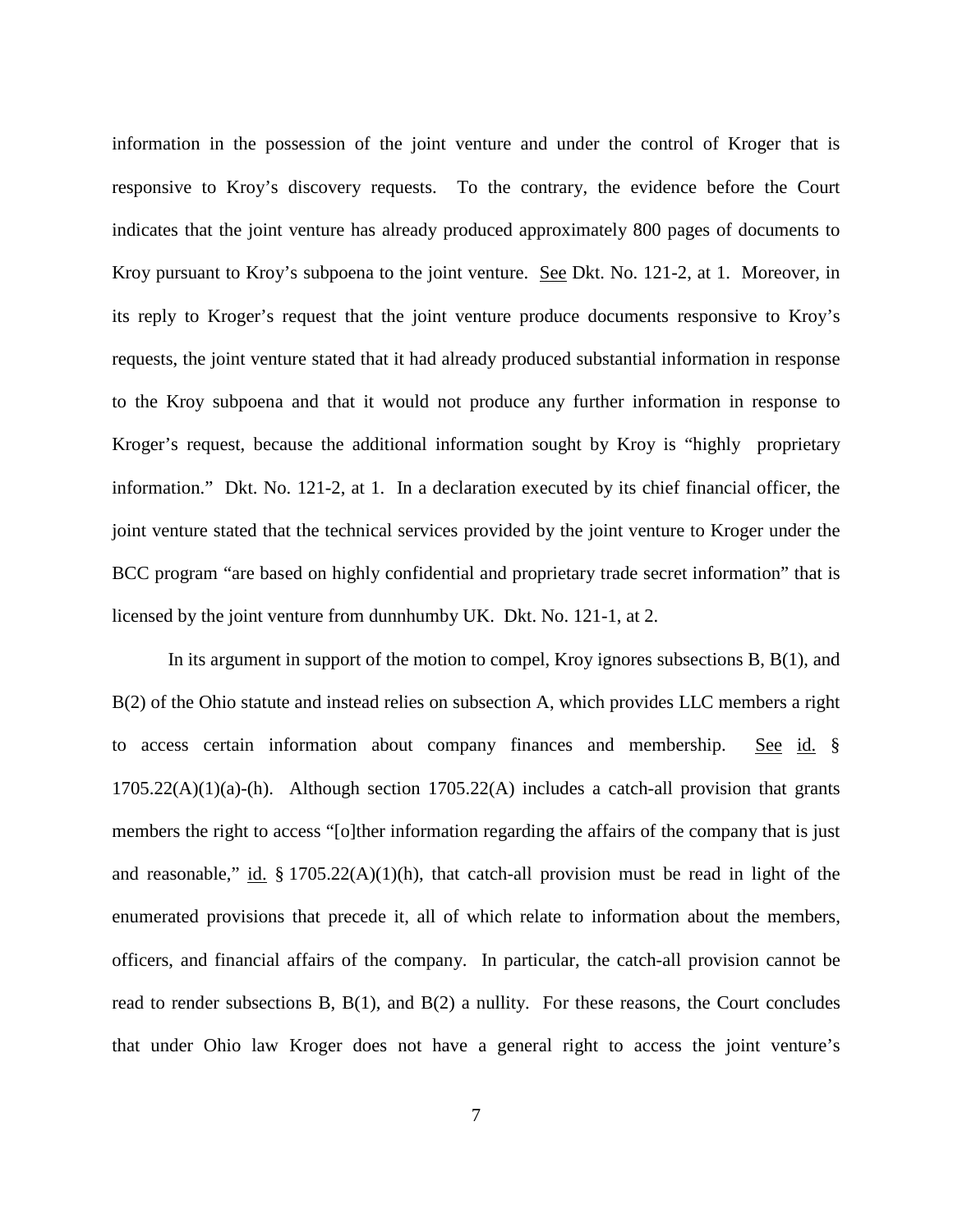confidential technical information just because it has a 50 percent ownership interest in the joint venture.

Kroy argues that "[n]one of the relevant agreements limit Kroger's access" to the materials Kroy seeks from the joint venture. According to Kroy, "Kroger is entitled to know specifically what services it is receiving and paying for, and nothing in any contract specifies to the contrary." Kroy is wrong. To the extent that Kroger has any non-contract-based rights to materials in the possession of the joint venture, Ohio law provides that Kroger's rights to obtain information do not extend to the type of technical information Kroy seeks. See Ohio Rev. Code Ann. § 1705.22(B).

Kroy further argues that the confidentiality provisions in section 6.2 of the License Agreement impose confidentiality restrictions only on the joint venture, not on Kroger. That fact, however, is irrelevant because Kroger is not even a party to the License Agreement. Likewise, Kroy points to various provisions in the agreements relating to how the intellectual property of dunnhumby UK and the joint venture will be owned and/or licensed upon termination of the agreements. Those provisions, however, are also irrelevant because none of the agreements have been terminated at this time.

Finally, Kroy relies on Kamatani v. BenQ Corp., 2005 U.S. Dist. LEXIS 42762 (E.D. Tex. 2005). In that case, the court found that the defendant, which owned 49% of a joint venture, had a right of control over the joint venture's documents and access to those documents, and the court ordered the defendant to produce those documents over which it had been found to have control. The facts of that case are quite different from the facts of this one. While the evidence in BenQ showed that the defendant in that case "regularly access[ed] documents of the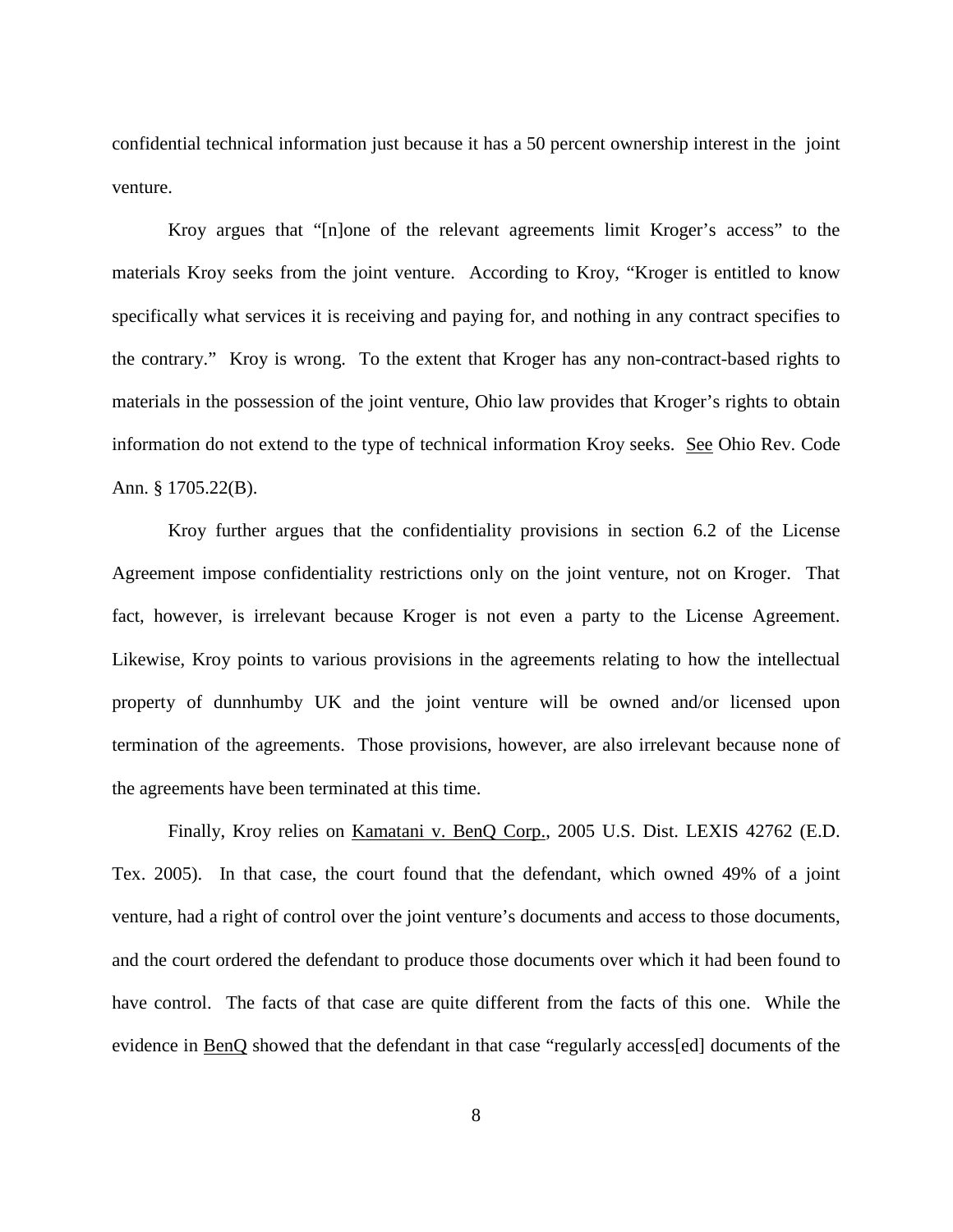joint venture," id. at \*19, there has been no such showing in this case. Instead, the evidence before the Court in this case does not show that Kroger has any rights to the type of technical documents sought by Kroy from the joint venture.

2. Kroy's supplemental brief devotes considerable space to the argument that the joint venture's document production to date is inadequate under the subpoena served by Kroy. However, this Court does not have jurisdiction over the joint venture, which is not a party to this action. The Court therefore cannot directly compel the joint venture to make discovery in response to Kroy's subpoena. Moreover, it is clear that the joint venture does not intend to make any further discovery to Kroy based on any request made by Kroger, so any order from this Court compelling Kroger to direct the joint venture to produce additional discovery would not have the effect of inducing the joint venture to change its position with respect to Kroger's control over the joint venture's documents. Accordingly, Kroy's remedy with respect to production from dunnhumby lies with the enforcement of it subpoena in Ohio. The Court expresses no view as to the adequacy of the joint venture's document production in response to Kroy's subpoena or any other aspect of the proceedings before the district court in the Southern District of Ohio.

The Court therefore denies Kroy's motion to compel Kroger to direct third party dunnhumby USA, LLC, to produce the documents sought by Kroy.

3. This order is being filed under seal as a precaution against the inadvertent disclosure of sensitive business information. However, it is unclear to the Court that any information disclosed in this order is entitled to such protection. Accordingly, if either party wishes this order to remain sealed, it should so advise the Court within 10 days of this date and explain why